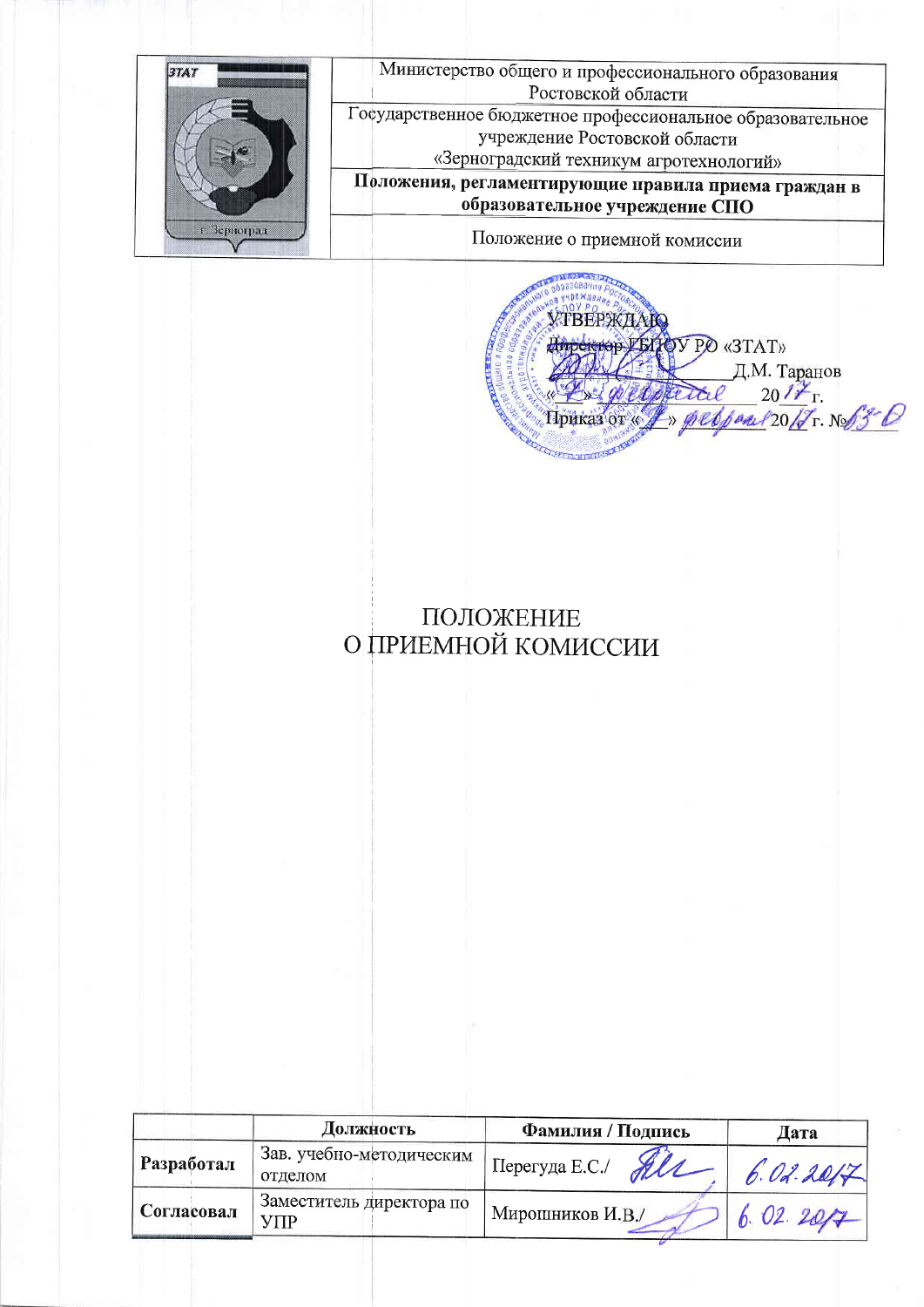

Положение о приемной комиссии

#### 1. ОБЩИЕ ПОЛОЖЕНИЯ

1.1. Настоящее положение определяет основные задачи, порядок и организацию работы приемной комиссии Государственного бюджетного профессионального образовательного учреждения Ростовской области «Зерноградский техникум агротехнологий» (далее - Техникум).

1.2. Настоящее положение разработано в соответствии с:

- Федеральным законом от 29.12.2012 г. № 273-ФЗ «Об образовании в Российской Федерации»:

- Порядком приёма граждан на обучение по образовательным программам среднего профессионального образования, утверждённым приказом Министерства образования и науки Российской Федерации от 23.01.2014 г. No 36:

– Уставом Техникума.

1.3. Цель создания приемной комиссии - организация и проведение набора обучающихся в Техникум.

Основными задачами приемной комиссии является техническое и информационное обеспечение набора обучающихся в Техникум.

1.4. Работу приемной комиссии, делопроизводство, а также личный прием поступающих и их родителей (законных представителей) организует ответственный секретарь, который назначается директором Техникума. Ответственный секретарь приемной комиссии назначается и освобождается от должности приказом директора. На время отсутствия ответственного секретаря (отпуска, болезни, пр.) его обязанности исполняет лицо, назначаемое директором. Данное лицо приобретает соответствующие права и несет ответственность за качественное и своевременное исполнение возложенных на него обязанностей.

1.5. Ответственность за качественное и своевременное выполнение функций, предусмотренных настоящим Положением, несет ответственный секретарь приемной комиссии. На ответственного секретаря приемной комиссии возлагается также персональная ответственность за:

- соблюдение действующего законодательства в процессе руководства приемной комиссией;

- составление, утверждение и предоставление достоверной информации о деятельности приемной комиссии;

+ своевременное и качественное исполнение поручений директора Техникума;

- соблюдение требований нормативных актов, определяющих порядок организации выполняемых работ.

1.6. В своей деятельности приемная комиссия руководствуется: действующим законодательством РФ; Уставом Техникума; приказами и распо-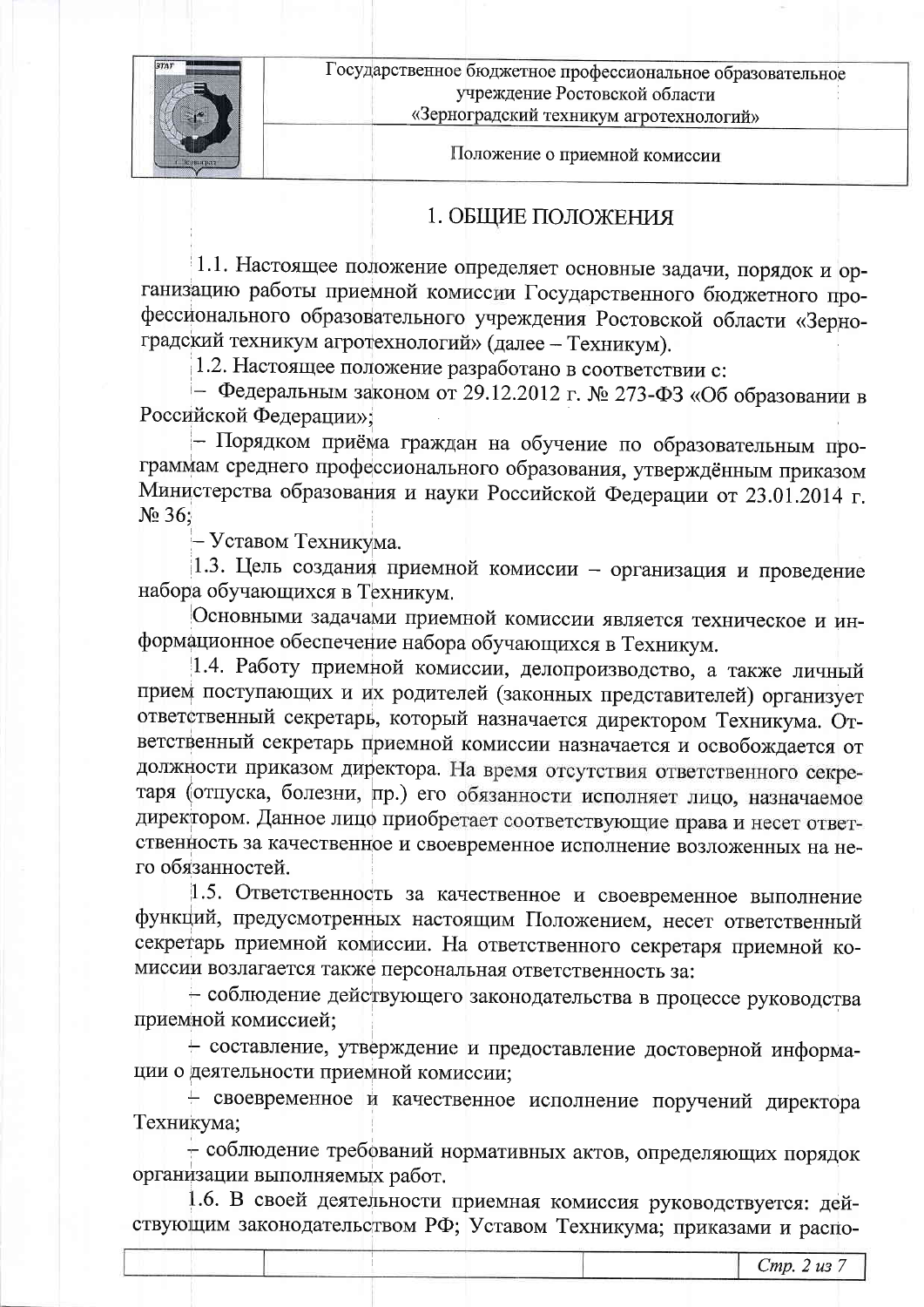

ряжениями директора Техникума; методическими инструкциями; правилами по охране труда, технике безопасности, пожарной безопасности, действующими в Техникуме и настоящим положением.

1.7. Приемная комиссия планирует свою деятельность на срок, установленный приказом директора, и в соответствии с основными направлениями деятельности. Ежегодно представляет план с указанием сроков выполнения и ответственных лиц, а также отчет о проделанной работе директору Техникума.

### 2. ОРГАНИЗАЦИЯ РАБОТЫ ПРИЕМНОЙ КОМИССИИ

2.1. Комиссия создается в следующем составе:

- председатель комиссии - директор Техникума;

- ответственный секретарь приемной комиссии (организует делопроизводство, личный прием поступающих и их родителей (законных представителей);

- члены приемной комиссии.

2.2. Приемная комиссия выполняет следующие функции:

- подготовка и организация утверждения нормативной документации, касающейся приема граждан в Техникум;

+ информационное обеспечение приема в Техникум т;

- прием документов поступающих в Техникум;

+ формирование личных дел, поступающих в Техникум.

2.3. Организация работы приемной комиссии должна обеспечивать соблюдение прав личности и выполнение государственных требований к приему в учебные заведения среднего профессионального образования. Работа приемной комиссии оформляется протоколами, которые подписываются председателем и ответственным секретарем приемной комиссии.

2.4. Приемная комиссия заблаговременно готовит информационные материалы, бланки необходимой документации, оформляет справочные материалы по профессиям, образцы заполнения документов для поступающих в Техникум, обеспечивает условия хранения документов.

2.5. В целях успешного решения задач по формированию контингента обучающихся приемная комиссия координирует с Центром содействия трудоустройству выпускников план проведения профориентационной и рекламно-информационной работы.

2.6. Приемная комиссия принимает к исполнению приказы и распоряжения директора, в своей работе взаимодействует со всеми структурными подразделениями Техникума.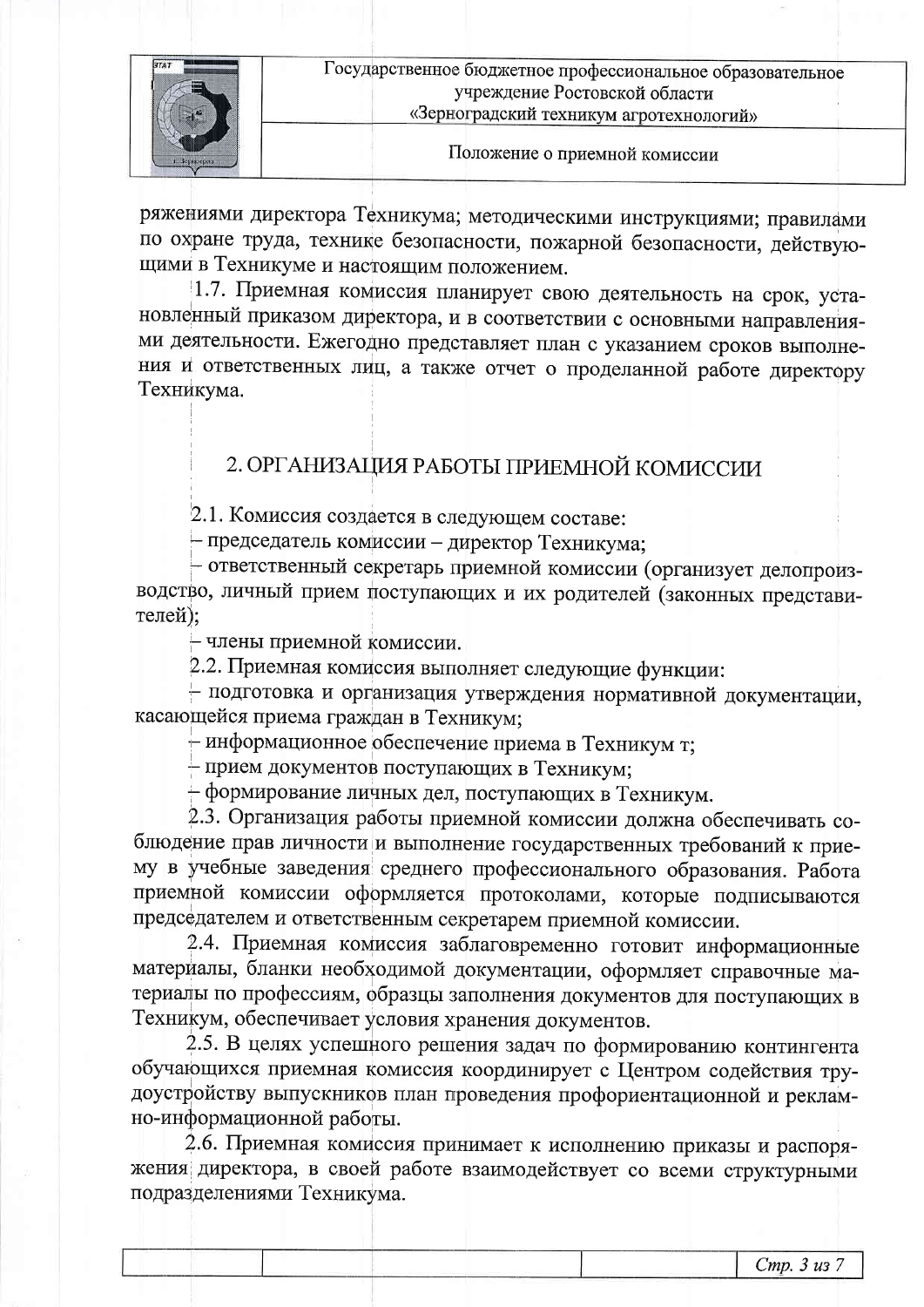

Положение о приемной комиссии

2.7. Для проведения приема готовится следующая документация:

- бланки заявлений о приеме в Техникум;
- согласие на обработку персональных данных;
- бланки договоров на оказание образовательных услуг;
- регистрационные журналы;

• папки-скоросшиватели для формирования личных дел с файлами для оригиналов документов:

• бланки расписок о приеме документов.

Все бланки содержат наименование Техникума и подписи ответственных членов приемной комиссии.

2.8. Прием документов регистрируется в журналах установленной формы. До начала приема листы журнала нумеруются, журналы прошиваются и опечатываются. В день окончания приема документов журналы закрываются итоговой чертой с отметкой об окончании приема и подписью ответственного секретаря приемной комиссии. В регистрационном журнале фиксируются следующие сведения:

- фамилия, имя, отчество поступающего;
- вид и номер представленного документа об образовании;
- домашний адрес и контактный телефон;
- дата приема заявления и документов:
- необходимость предоставления общежития;

• сведения о зачислении или отказе в зачислении и возврате документов.

2.9. Журналы регистрации и личные дела поступающих хранятся, как документы строгой отчетности.

2.10. Поступающим выдается расписка о приеме документов, которая должна содержать полный перечень документов, полученных от абитуриента (включая документы, не являющиеся обязательными при поступлении и представленные поступающим по собственной инициативе).

2.11. Работа приемной комиссии оформляется протоколами, которые подписываются председателем и ответственным секретарем приемной комиссии.

### 3. СРОКИ РАБОТЫ ПРИЕМНОЙ КОМИССИИ

3.1. Приемная комиссия в утвержденном составе работает в течение одного календарного года. Прием документов в Техникум производится с 1 июня.

3.2. В непредвиденных ситуациях (увольнение сотрудника, длительная болезнь, и др.) состав комиссии в течение срока ее полномочий может изменяться, что закрепляется соответствующим приказом директора.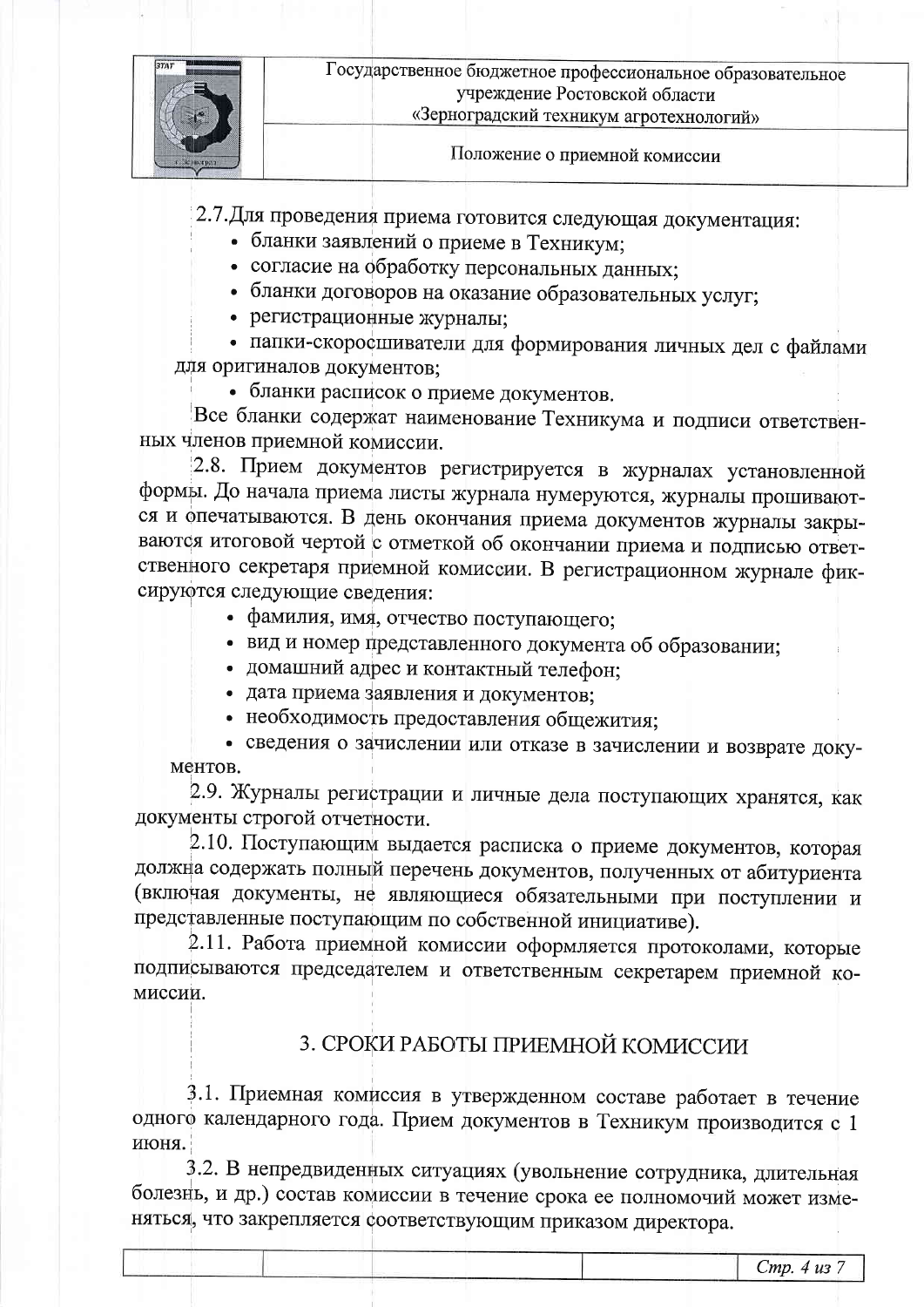

Положение о приемной комиссии

# 4. ПРАВА И ОБЯЗАННОСТИ ПРИЕМНОЙ КОМИССИИ

4.1. Приемная комиссия для осуществления своей деятельности в рамках возложенных функций и задач имеет право:

- запрашивать от структурных подразделений необходимую документацию, информацию, сведения и справочные материалы для реализации своих функций и обязанностей:

- подготавливать проекты нормативных, организационных, методических и других документов по вопросам поступления в Техникум и организовывать их предварительное обсуждение для последующего представления к утверждению;

- инициировать проведение мероприятий по направлениям деятельности приемной комиссии;

- вносить предложения руководству Техникума по вопросам, входящим в сферу деятельности приемной комиссии, а также по работе других структурных подразделений в целях повышения качества образовательной деятельности;

- устанавливать деловые контакты с аналогичными подразделениями других образовательных учреждений;

- повышать квалификацию работников приемной комиссии.

4.2. Члены приемной комиссии выполняют следующие обязанности;

4.2.1. Председатель приемной комиссии:

- утверждает Положение о приемной комиссии, утверждает другие документы, регламентирующие работу приемной комиссии;

+ утверждает план работы приемной комиссии;

- руководит всей деятельностью приемной комиссии и несет ответственность за выполнение установленных контрольных цифр приема, соблюдение законодательных актов, правил приема и других нормативных документов по формированию контингента обучающихся, включая требования настоящего Положения и решений приемной комиссии;

- ведет заседания приемной комиссии.

4.2.2. Ответственный секретарь приемной комиссии:

- организует подбор и представляет директору на утверждение состав приемной комиссии;

- организует изучение членами приемной комиссии Правил приема и других нормативных документов по приему;

 $+$  контролирует профориетационную работу;

+ организует деятельность приемной комиссии;

+ участвует в собеседованиях с поступающими;